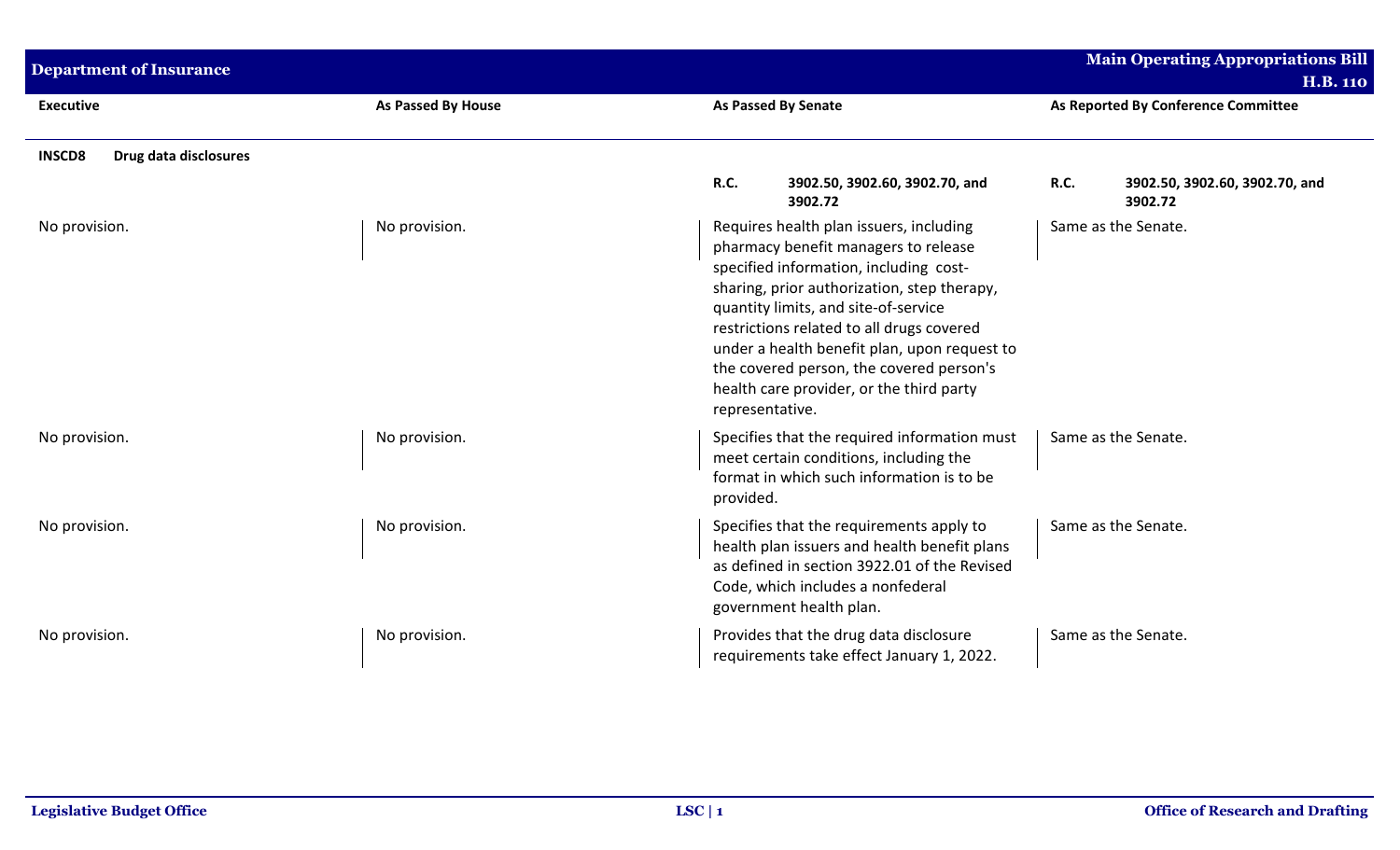| <b>Department of Insurance</b>                           |                                                                                                                                                                                                                                                                    |                                                                                                                                                                                                                                                                                                                                                                                                                                                                                                                                                                         | <b>Main Operating Appropriations Bill</b> |
|----------------------------------------------------------|--------------------------------------------------------------------------------------------------------------------------------------------------------------------------------------------------------------------------------------------------------------------|-------------------------------------------------------------------------------------------------------------------------------------------------------------------------------------------------------------------------------------------------------------------------------------------------------------------------------------------------------------------------------------------------------------------------------------------------------------------------------------------------------------------------------------------------------------------------|-------------------------------------------|
|                                                          |                                                                                                                                                                                                                                                                    |                                                                                                                                                                                                                                                                                                                                                                                                                                                                                                                                                                         | <b>H.B. 110</b>                           |
| <b>Executive</b>                                         | <b>As Passed By House</b>                                                                                                                                                                                                                                          | <b>As Passed By Senate</b>                                                                                                                                                                                                                                                                                                                                                                                                                                                                                                                                              | As Reported By Conference Committee       |
|                                                          |                                                                                                                                                                                                                                                                    | Fiscal effect: May increase costs to the state<br>employee health benefit plans. May also<br>increase the Department of Insurance's<br>administrative costs for regulating health<br>insurers. Any increase in the Department's<br>administrative costs would be offset by any<br>civil penalties that may arise from failure to<br>comply with the bill's requirements. Any<br>penalties would be deposited into the<br><b>Department of Insurance Operating Fund</b><br>(Fund 5540) and any increase in<br>administrative costs would also be paid<br>from Fund 5540. | Fiscal effect: Same as the Senate.        |
| <b>INSCD7</b><br>Insurance agent pre-licensing education |                                                                                                                                                                                                                                                                    |                                                                                                                                                                                                                                                                                                                                                                                                                                                                                                                                                                         |                                           |
| No provision.                                            | No provision.                                                                                                                                                                                                                                                      | <b>R.C.</b><br>3905.04<br>Authorizes the Superintendent of Insurance,<br>when determining the criteria for pre-<br>licensing education for insurance agents, to<br>include classroom, online, and self-study<br>options.                                                                                                                                                                                                                                                                                                                                                | R.C.<br>3905.04<br>Same as the Senate.    |
|                                                          |                                                                                                                                                                                                                                                                    | <b>Fiscal effect: None.</b>                                                                                                                                                                                                                                                                                                                                                                                                                                                                                                                                             | Fiscal effect: Same as the Senate.        |
| <b>INSCD6</b><br>Joint venture title insurance companies |                                                                                                                                                                                                                                                                    |                                                                                                                                                                                                                                                                                                                                                                                                                                                                                                                                                                         |                                           |
|                                                          | <b>R.C.</b><br>3953.331, 3953.36                                                                                                                                                                                                                                   |                                                                                                                                                                                                                                                                                                                                                                                                                                                                                                                                                                         | <b>R.C.</b><br>3953.331, 3953.36          |
| No provision.                                            | Requires, for a title company that is a joint<br>venture, the company's annual review to<br>assess whether or not all members of the<br>joint venture received revenue from the title<br>company commensurate to their ownership<br>interest in the title company. | No provision.                                                                                                                                                                                                                                                                                                                                                                                                                                                                                                                                                           | Same as the House.                        |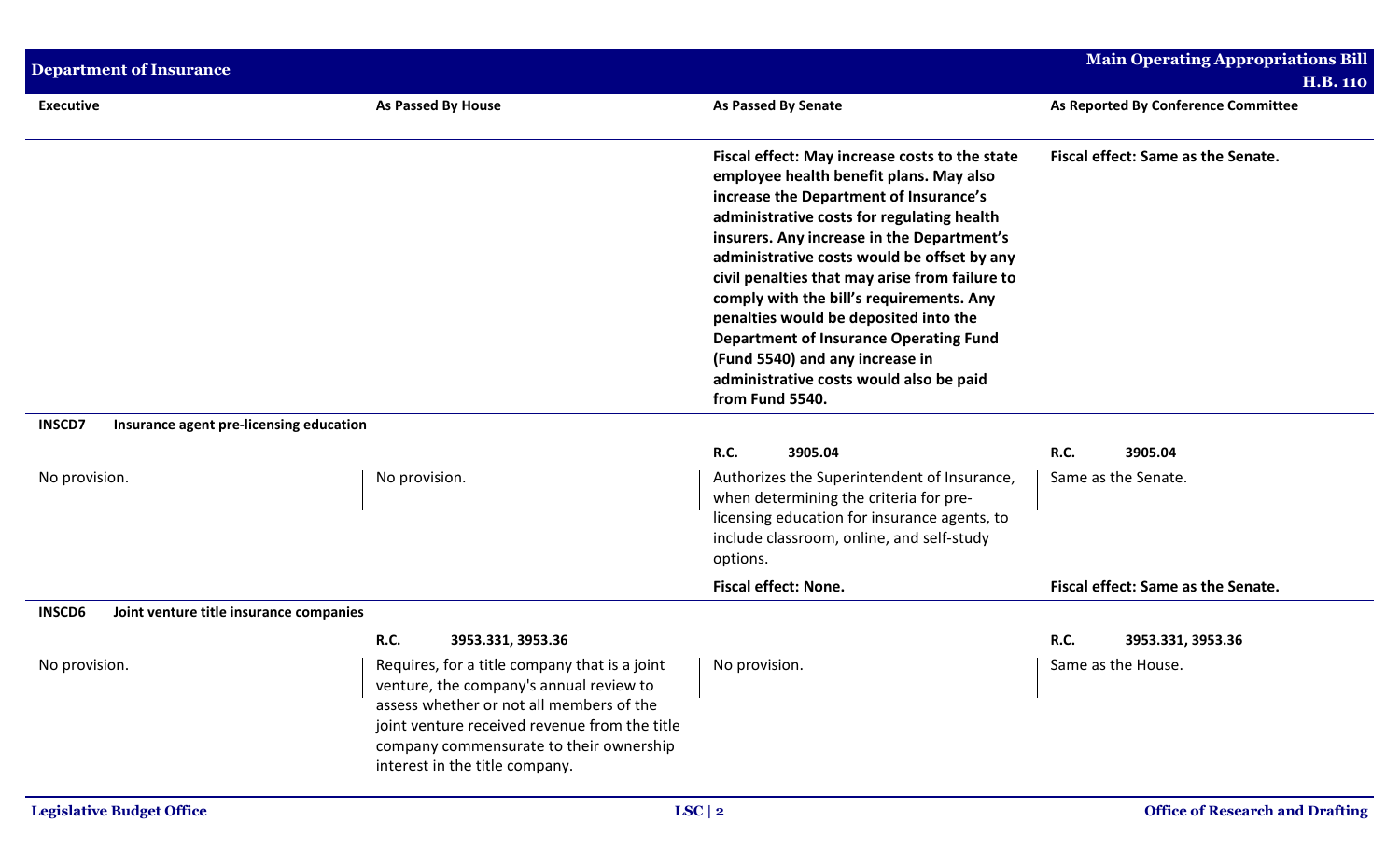| <b>Department of Insurance</b> |                                                                                                                                                                                                                                                                                                                                                                                                                                                          |                     | <b>Main Operating Appropriations Bill</b> |  |
|--------------------------------|----------------------------------------------------------------------------------------------------------------------------------------------------------------------------------------------------------------------------------------------------------------------------------------------------------------------------------------------------------------------------------------------------------------------------------------------------------|---------------------|-------------------------------------------|--|
|                                |                                                                                                                                                                                                                                                                                                                                                                                                                                                          |                     | <b>H.B. 110</b>                           |  |
| <b>Executive</b>               | As Passed By House                                                                                                                                                                                                                                                                                                                                                                                                                                       | As Passed By Senate | As Reported By Conference Committee       |  |
| No provision.                  | Requires the Superintendent of Insurance to<br>promulgate rules setting forth the standards<br>of the review described above and providing<br>the form in which this information is to be<br>provided. Allows the Superintendent to<br>prescribe the specific records and<br>documents to be kept by the joint venture.<br>Specifies that title insurance companies that<br>are joint ventures retain records of their<br>affairs for at least 10 years. | No provision.       | Same as the House.                        |  |
| No provision.                  | Requires, for title companies that are joint<br>ventures, all members of the joint venture<br>to be allowed or invited to join any<br>successor joint ventures formed upon<br>dissolution or termination of the original<br>joint venture.                                                                                                                                                                                                               | No provision.       | Same as the House.                        |  |
|                                | Fiscal effect: May minimally increase the<br>Department's administrative costs for<br>regulating title insurance companies. Any<br>such increase would be paid from Fund<br>5540.                                                                                                                                                                                                                                                                        |                     | Fiscal effect: Same as the House.         |  |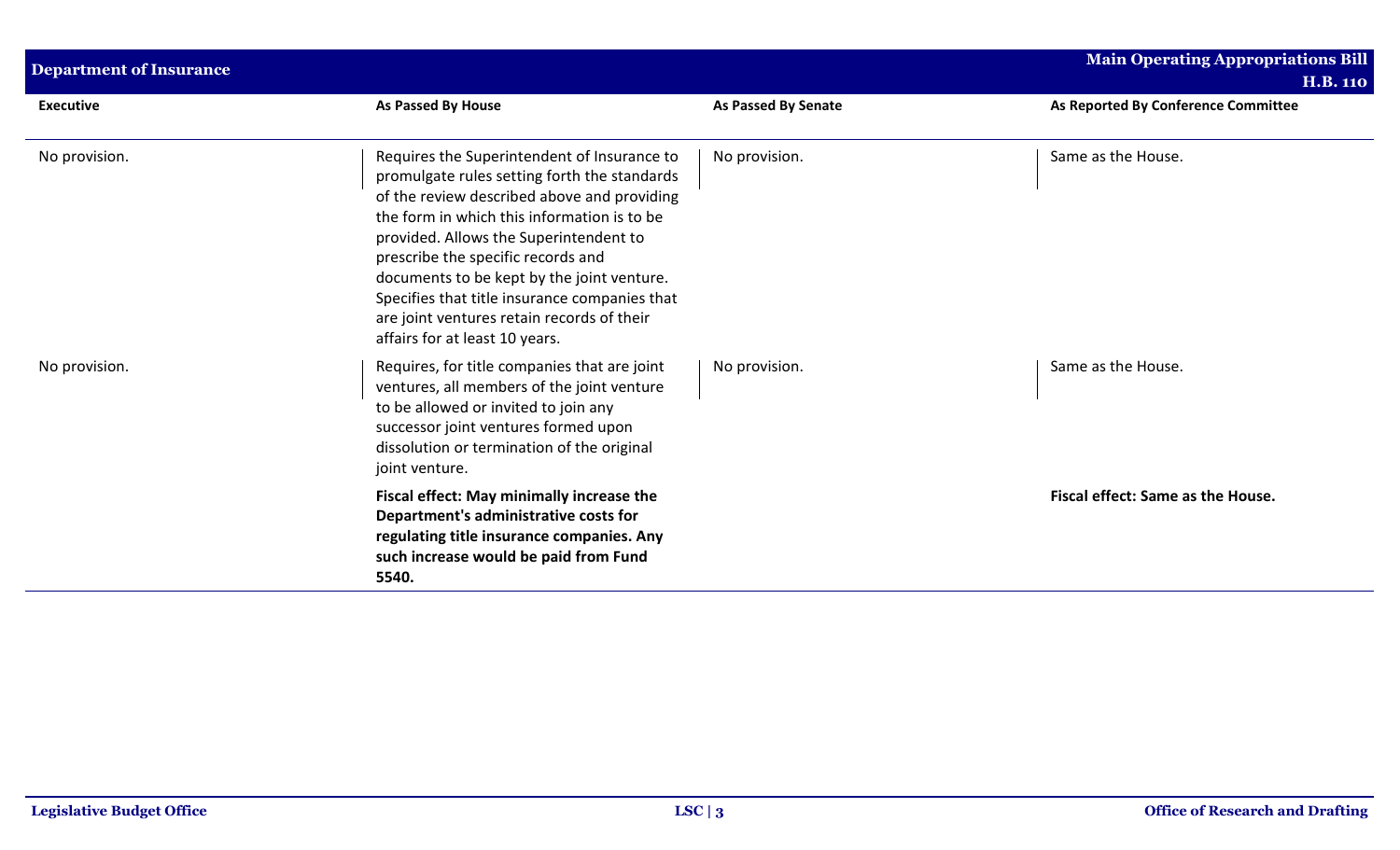| <b>Department of Insurance</b>                                                                                                                                                                                                                                                                                                                                                                                                                                                                                                                                 |                                       |                                       | <b>Main Operating Appropriations Bill</b><br><b>H.B. 110</b> |
|----------------------------------------------------------------------------------------------------------------------------------------------------------------------------------------------------------------------------------------------------------------------------------------------------------------------------------------------------------------------------------------------------------------------------------------------------------------------------------------------------------------------------------------------------------------|---------------------------------------|---------------------------------------|--------------------------------------------------------------|
| <b>Executive</b>                                                                                                                                                                                                                                                                                                                                                                                                                                                                                                                                               | As Passed By House                    | <b>As Passed By Senate</b>            | As Reported By Conference Committee                          |
| <b>INSCD1</b><br><b>Market Conduct Examination</b>                                                                                                                                                                                                                                                                                                                                                                                                                                                                                                             |                                       |                                       |                                                              |
| Section:<br>305.20                                                                                                                                                                                                                                                                                                                                                                                                                                                                                                                                             | 305.20<br><b>Section:</b>             | 305.20<br>Section:                    | 305.20<br>Section:                                           |
| Allows the Superintendent of Insurance to<br>assess the costs associated with a market<br>conduct examination of an insurer doing<br>business in this state against the insurer.<br>Allows the Superintendent to enter into<br>consent agreements to impose<br>administrative assessments or fines for<br>violations of insurance laws or rules<br>administered by the Superintendent.<br>Requires all costs, assessments, or fines<br>collected related to such violations to be<br>deposited into the Department of Insurance<br>Operating Fund (Fund 5540). | Same as the Executive.                | Same as the Executive.                | Same as the Executive.                                       |
| Fiscal effect: Potential revenue gain for<br><b>Fund 5540.</b>                                                                                                                                                                                                                                                                                                                                                                                                                                                                                                 | Fiscal effect: Same as the Executive. | Fiscal effect: Same as the Executive. | Fiscal effect: Same as the Executive.                        |
| <b>INSCD2</b><br><b>Examinations of Domestic Fraternal Benefit Societies</b>                                                                                                                                                                                                                                                                                                                                                                                                                                                                                   |                                       |                                       |                                                              |
| 305.20<br>Section:                                                                                                                                                                                                                                                                                                                                                                                                                                                                                                                                             | 305.20<br>Section:                    | 305.20<br>Section:                    | 305.20<br>Section:                                           |
| Allows the Director of Budget and<br>Management, at the request of the<br>Superintendent, to transfer cash from Fund<br>5540 to the Superintendent's Examination<br>Fund (Fund 5550), only for expenses<br>incurred in examining domestic fraternal<br>benefit societies.                                                                                                                                                                                                                                                                                      | Same as the Executive.                | Same as the Executive.                | Same as the Executive.                                       |